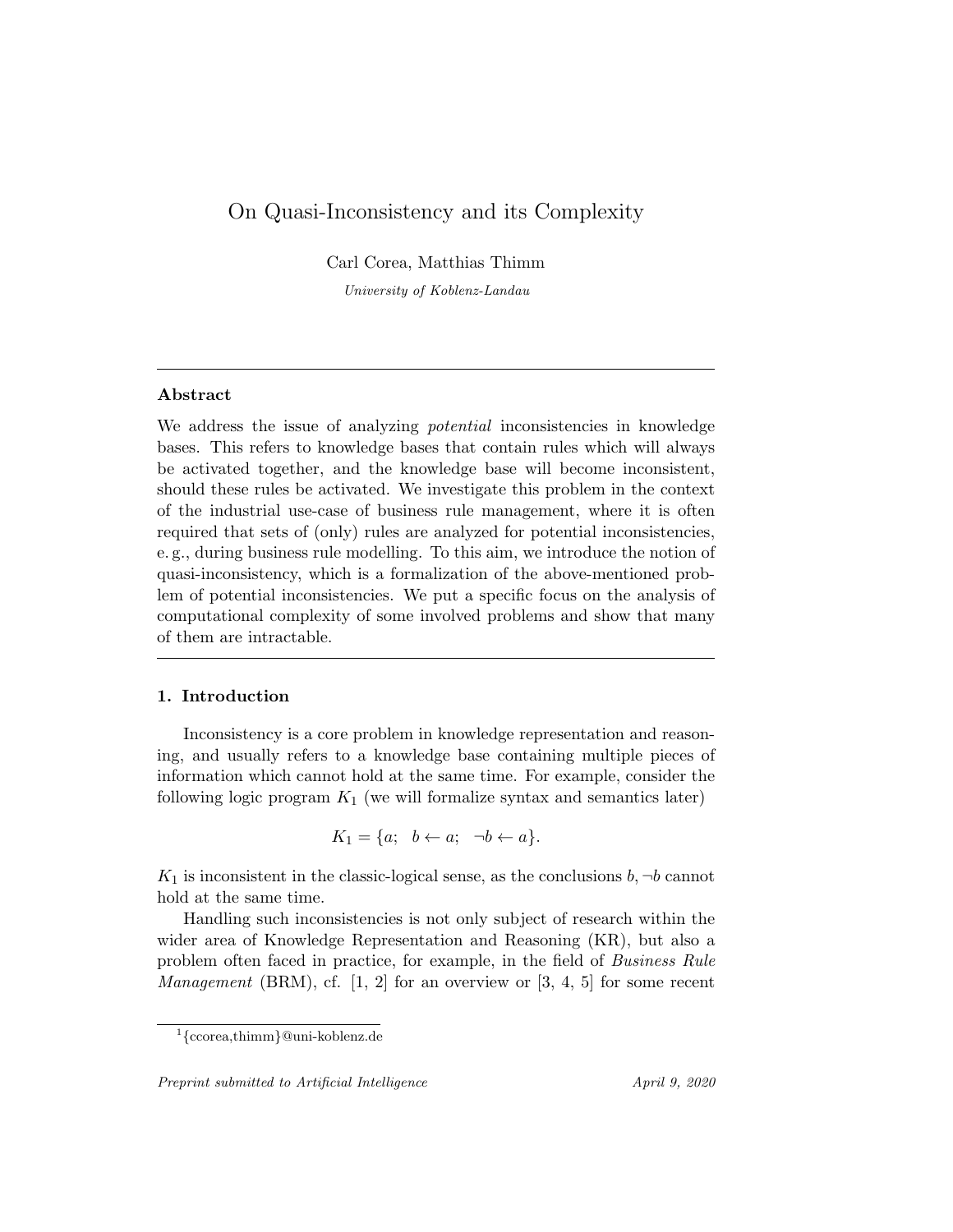works. Informally speaking, business rules are declarative statements about a domain of interest, which are used to model (external) regulations in order to govern compliant company activities. Inconsistencies in business rule bases are a challenge within BRM, as they impede using business rules for their intended purpose of reasoning about allowed company behavior [6].

Consider the exemplary rule base  $\mathcal{B}_1$  defined via

 $\mathcal{B}_1 = \{ \text{creditworthy} \leftarrow \text{newCustomer}; \ \neg \text{creditworthy} \leftarrow \text{newCustomer} \}.$ 

In contrast to  $\mathcal{K}_1$ , we see that this business rule base contains only rules, but no facts (such as a in  $\mathcal{K}_1$ ). This is very common in a BRM setting, as business rules are modelled at design-time (and case-dependent facts will only be known during process execution). Yet, the company has to warrant a "consistent" rule-base during modelling. In this regard, we see that  $B_1$  is consistent in the classic-logical sense, as no non-trivial inference is possible without facts. Existing approaches to inconsistency-tolerant reasoning [7] and inconsistency measurement [8] would therefore not indicate any issue in this case. Yet, from a business rule management perspective, it does not make sense to have two rules which will a) always be activated together, but b) are contradictory, should they be activated. Intuitively, the rules in  $\mathcal{B}_1$ would become useless for compliance reasoning, given we would encounter a fact newCustomer during run-time. Thus, methods are needed to analyze such potential inconsistencies in knowledge bases. This could be useful for companies, in order to handle modelling errors in the business logic and facilitate correct compliance reasoning.

In order to address the scenario discussed above, we introduce the notion of quasi-inconsistency. The intuition is that a rule base, i. e., a knowledge base containing only rules, is quasi-inconsistent, if there are rules that will always be activated together but yield inconsistent conclusions. This notion is a generalisation of the notion of incoherence from description logics and similar formalisms [9, 10, 11]. In this work, however, we consider a general rule-based knowledge representation formalism in order to theoretically investigate this notion in a broad manner (Section 2). We then define the notion of quasi-inconsistency (Section 3) and examine the complexity of several computational tasks involving quasi-inconsistency (Section 4). We conclude with a discussion in Section 5 where we also point out the relationship to the notion of incoherence.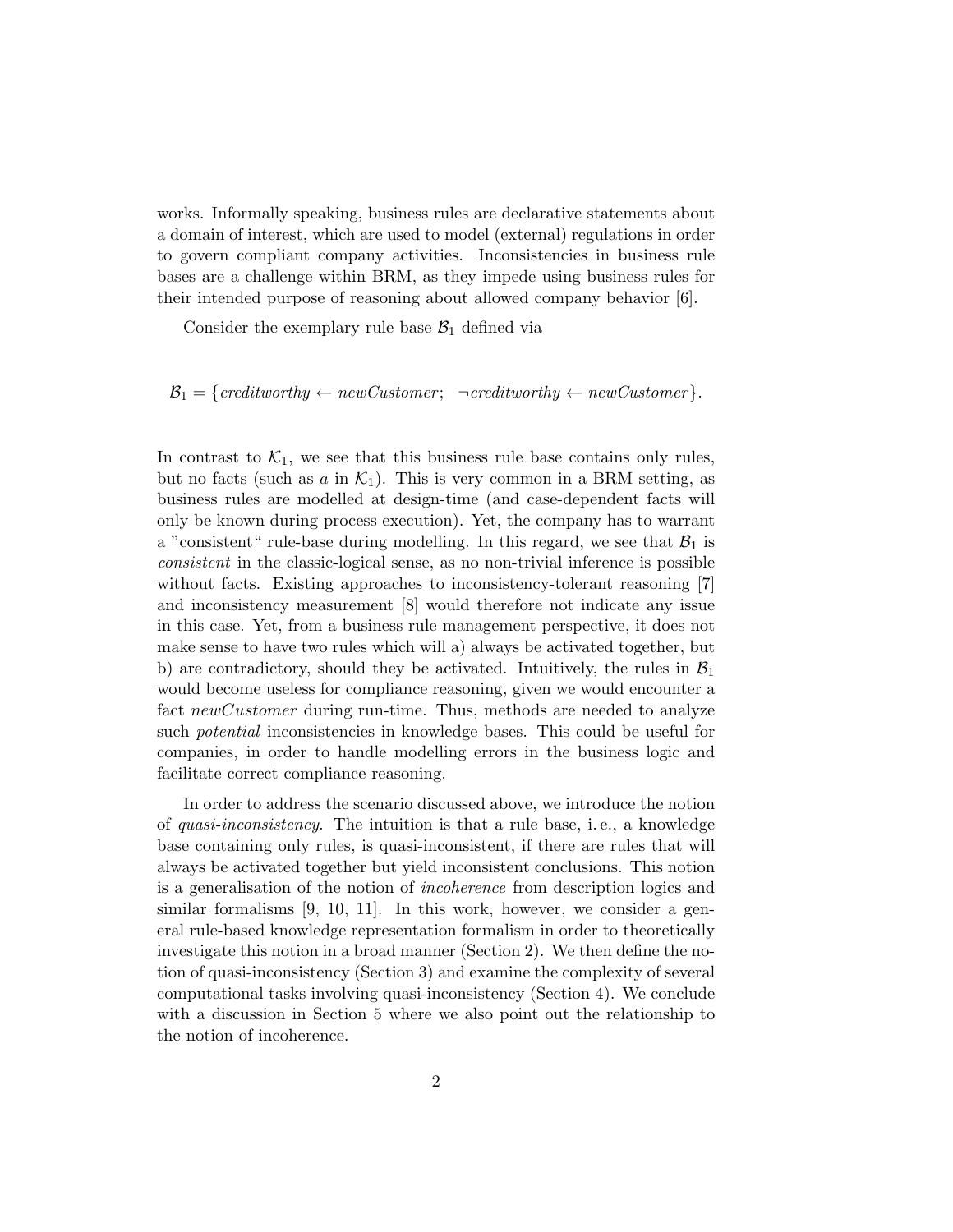## 2. Preliminaries

We consider a general but simple monotonic rule-based knowledge representation formalism, similar to logic programs with classical negation but without default negation [12]. Let  $A$  be a set of propositional atoms and L the corresponding set of literals, i.e.,  $\mathcal{L} = \{a, \neg a \mid a \in \mathcal{A}\}\$  where  $\neg$  is interpreted as classical negation. We abbreviate  $\overline{\neg a} = a$  and  $\overline{a} = \neg a$  for an atom a.

A rule r has the form

$$
r: l_0 \leftarrow l_1, \dots, l_m. \tag{1}
$$

with  $l_0, \ldots, l_m \in \mathcal{L}$  and  $m > 1$  (note that we require rules to have a nonempty premise on purpose). We abbreviate  $head(r) = l_0$  and  $body(r) =$  $\{l_1, \ldots, l_m\}$ . Let  $\mathcal{R}_{\mathcal{L}}$  denote the set of all rules. A *rule base B* is a set of rules, i.e.,  $\mathcal{B} \subseteq \mathcal{R}_{\mathcal{L}}$ , and a set of facts (=literals)  $F \subseteq \mathcal{L}$  is also called fact base. For X being a rule base or fact base, let  $\mathcal{A}(X)$  denote the set of atoms appearing in X.

An important fragment of  $\mathcal{R}_{\mathcal{L}}$  is the set of *acyclic* rules bases, i.e., rule bases without any cycles in the rules. More concretely, the dependency graph  $G_{\mathcal{B}}$  of a rule base  $\mathcal{B}$  is a directed graph  $G_{\mathcal{B}} = (\mathcal{B}, E_{\mathcal{B}})$  where  $(r_1, r_2) \in E_{\mathcal{B}}$  for  $r_1, r_2 \in \mathcal{B}$  iff  $head(r_1) \in body(r_2)$ . Let  $\mathcal{R}_{\mathcal{L}}^{acyclic} \subseteq \mathcal{R}_{\mathcal{L}}$  be the set of those rule bases  $\mathcal{B} \in \mathcal{R}_\mathcal{L}$  where  $G_\mathcal{B}$  is acyclic. Computationally, rule bases in  $\mathcal{R}^{\text{acyclic}}$ are easier to analyse than general rule bases, as we will see in the remainder of the paper. However, we will also consider the case of rule bases that may indeed contain cycles.

**Example 1.** Consider the rule base  $\mathcal{B}_2$  defined via

$$
\mathcal{B}_2 = \{b \leftarrow a; \quad c \leftarrow b; \quad d \leftarrow c\}.
$$

 $\mathcal{B}_2$  is acyclic, where  $G_{\mathcal{B}_2} = (\mathcal{B}_2, E_{\mathcal{B}_2})$  with

$$
E_{\mathcal{B}_2} = \{ (b \leftarrow a; \quad c \leftarrow b), (c \leftarrow b; \quad d \leftarrow c) \}
$$

A set  $M \subseteq \mathcal{L}$  of literals is *closed* wrt. a rule base  $\mathcal{B}$  and a fact base F, iff  $F \subseteq M$  and for every rule of the form in (1), if  $l_1, \ldots, l_m \in M$  then  $l_0 \in M$ . The F-minimal model M of a rule base B, denoted by  $\min_F(\mathcal{B})$ is the smallest (wrt. set inclusion) closed set of literals. A set M of literals is called *consistent* if it does not contain both a and  $\neg a$  for an atom a. A rule base  $\beta$  is called F-consistent if its F-minimal model is consistent. If not, we call  $\beta$  F-inconsistent. Some obvious properties of F-consistency are summarised in the following result (given without proof).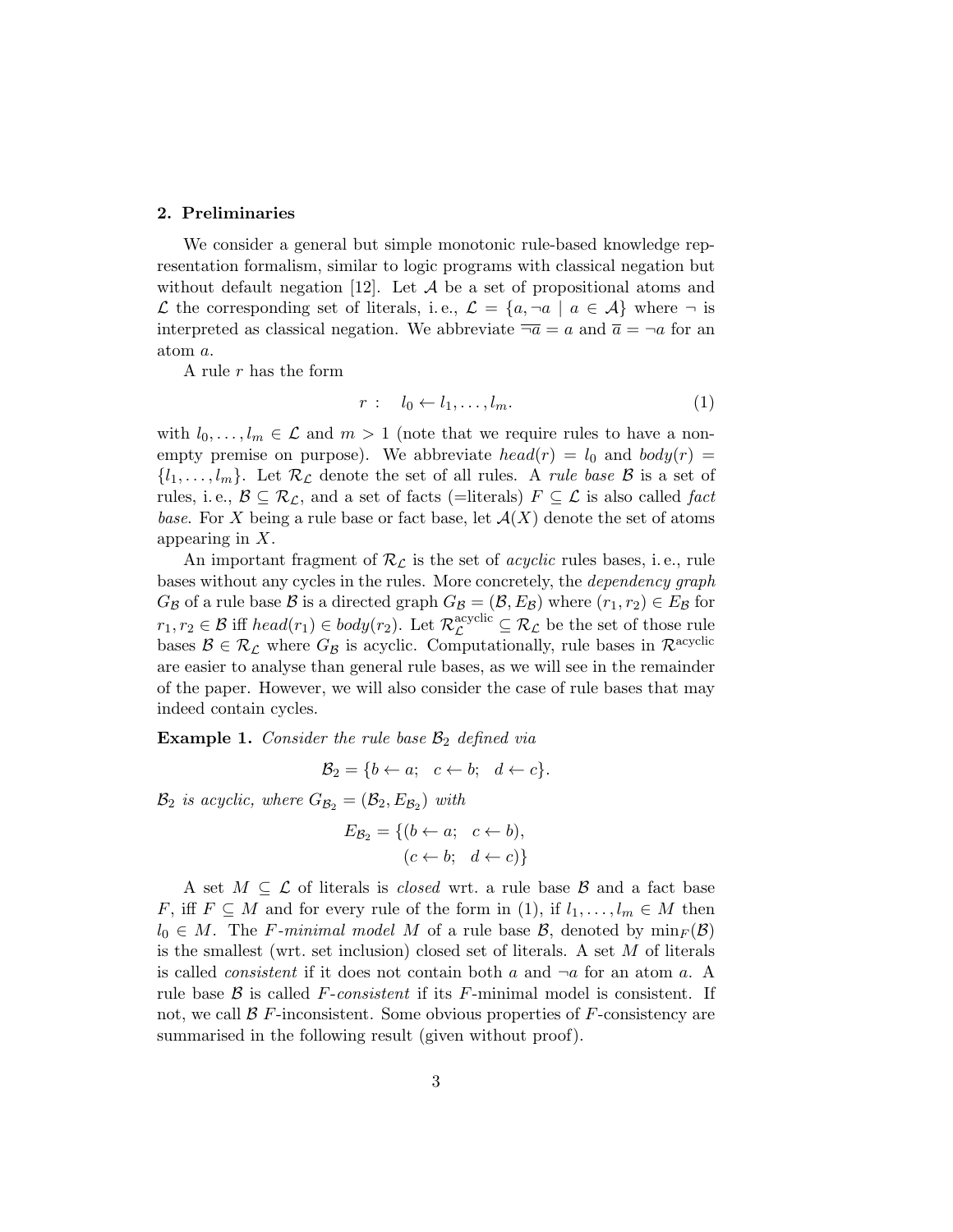**Proposition 1.** Let  $\beta$  be a rule base and  $F$  a set of facts.

- 1. B is  $\emptyset$ -consistent.
- 2. B is L-inconsistent.
- 3. If  $F$  is inconsistent then  $\mathcal B$  is  $F$ -inconsistent.
- 4. If B is F-inconsistent then B is F'-inconsistent for every  $F \subseteq F'$ .
- 5. If B is F-consistent then B is F'-consistent for every  $F' \subseteq F$ .

Due to property 3.) and 4.) from above we strengthen the notion of F-inconsistency as follows. We say that a rule base  $\beta$  is minimally Finconsistent if 1.) F is consistent, 2.) B is F-inconsistent, and 3.) for every  $F' \subsetneq F$ ,  $\beta$  is  $F'$ -consistent.

**Example 2.** Consider the rule base  $\mathcal{B}_3$  and fact base  $F_1$ , defined via

$$
\mathcal{B}_3 = \{b \leftarrow a; \quad c \leftarrow b; \quad \neg c \leftarrow a\}
$$

$$
F_1 = \{a\}
$$

Then we have  $F_1$  is a consistent set of facts,  $\mathcal{B}_3$  is  $\{a\}$ -inconsistent, and  $\mathcal{B}_3$ is  $\emptyset$ -consistent, thus,  $\mathcal{B}_3$  is minimally  $\{a\}$ -inconsistent.

#### 3. Quasi-Inconsistency

When considering knowledge bases consisting only of rules, we see from Proposition 1 that every rule base is consistent in the classic-logical sense, i.e.,  $\emptyset$ -consistent. In this work, we are, however, interested in cases where there exists a set of facts  $F$ , s.t. a rule base becomes  $F$ -inconsistent. That is, we are interested in cases where a rule base will become inconsistent, should certain facts be introduced. In industrial application scenarios such as business rule management, addressing this problem is of high interest, as the modelling of business rules happens at an earlier point in time, independent of facts, i. e., it cannot be foreseen which combination of (case-dependent) facts will occur "later" during run-time. Here, it becomes important for companies to analyze whether there exist potential inconsistencies in the rule base, such that experts can improve operations and counteract potential compliance breaches during process execution.

**Example 3.** Consider the rule base  $\mathcal{B}_4$  defined via

$$
\mathcal{B}_4 = \{e \leftarrow a; \neg e \leftarrow c; \quad e \leftarrow a; \quad e \leftarrow b\}
$$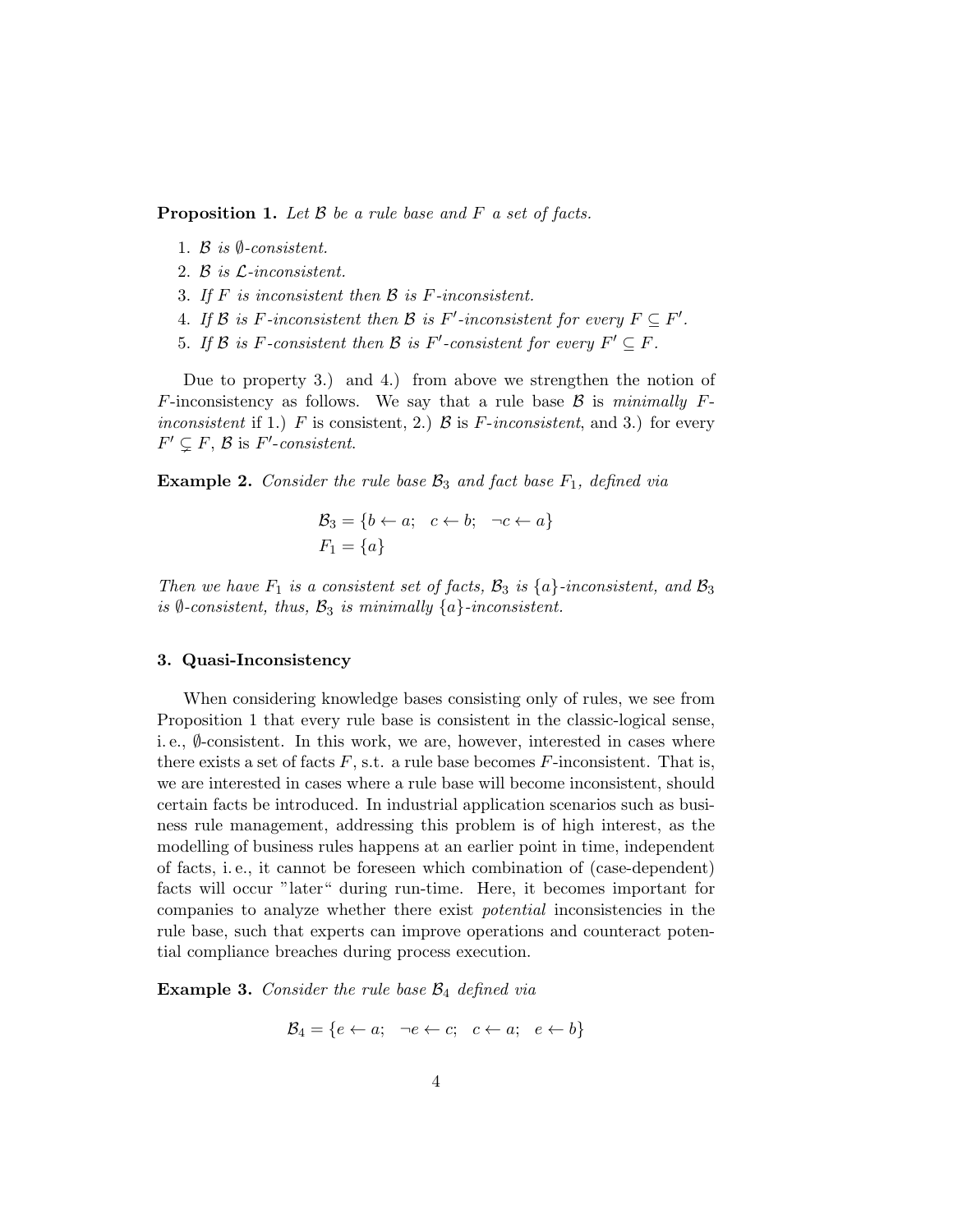Observe that  $\mathcal{B}_4$  is minimally  $\{a\}$ -inconsistent and minimally  $\{b, c\}$ -inconsistent. However, the  ${a}$ , resp.  ${b, c}$ -inconsistency entail different types of problems:

The  $\{b, c\}$ -inconsistency says that whenever b and c are added to the rule base, we activate both  $-e \leftarrow c$  and  $e \leftarrow b$ , which yields an inconsistent conclusion. However, there can of course be cases where only b, or only c occurs, thus it is possible to activate the rules individually and draw meaningful conclusions from the rule base. It may even be the case that b and c will never appear together during run-time, because there is some extrinsic constraint not allowing the two to appear together (for example b could be "The client is under-age" and c could be "The client is older than 60 years"; although these two statements are not direct complements of each other, they cannot be true at the same time). We therefore denote the  ${b, c}$ -inconsistency as a potential issue and we do not consider dealing with these in this paper.

On the other hand, the  ${a}$ -inconsistency says that whenever the rule  $e \leftarrow a$  is activated, we automatically derive both e and  $\neg e$  (because of the rules  $c \leftarrow a$  and  $\neg e \leftarrow c$ ). To clarify, the rules  $e \leftarrow a$  and  $c \leftarrow a$  can either not be activated at all, or, they will always be activated together but in this case yield inconsistent conclusions. Thus, these two rules cannot be used for any meaningful reasoning. We therefore denote the  ${a}$ -inconsistency as an (actual) issue.

Intuitively, it is important to resolve (actual) issues in the scope of business rule management, as they clearly indicate a modelling error in the set of business rules.For that purpose, we will now introduce the notion of quasiinconsistency. Informally, we say that a rule base is quasi-inconsistent if it contains rules that will always be activated together and yield inconsistent conclusions. For that we need some further notation.

**Definition 1** (Rule Set activation). A set of facts  $X$  activates a finite set of rules R iff there is a sequence  $\langle r_1, \ldots, r_n \rangle$  with  $\{r_1, \ldots, r_n\} = R$  such that

- 1. body $(r_1) \subset X$
- 2. for all  $i = 2, \ldots, n$  we have  $body(r_i) \subseteq \{head(r_1), \ldots, head(r_{i-1})\} \cup X$

A set of facts X minimally (w.r.t. set-inclusion) activates a set of rules R iff X activates R and there is no proper subset of X that activates R. If X (minimally) activates R we also say that X is a (minimal) activation set of R. Let  $ActSets(R)$  be the set of minimal activation sets of R.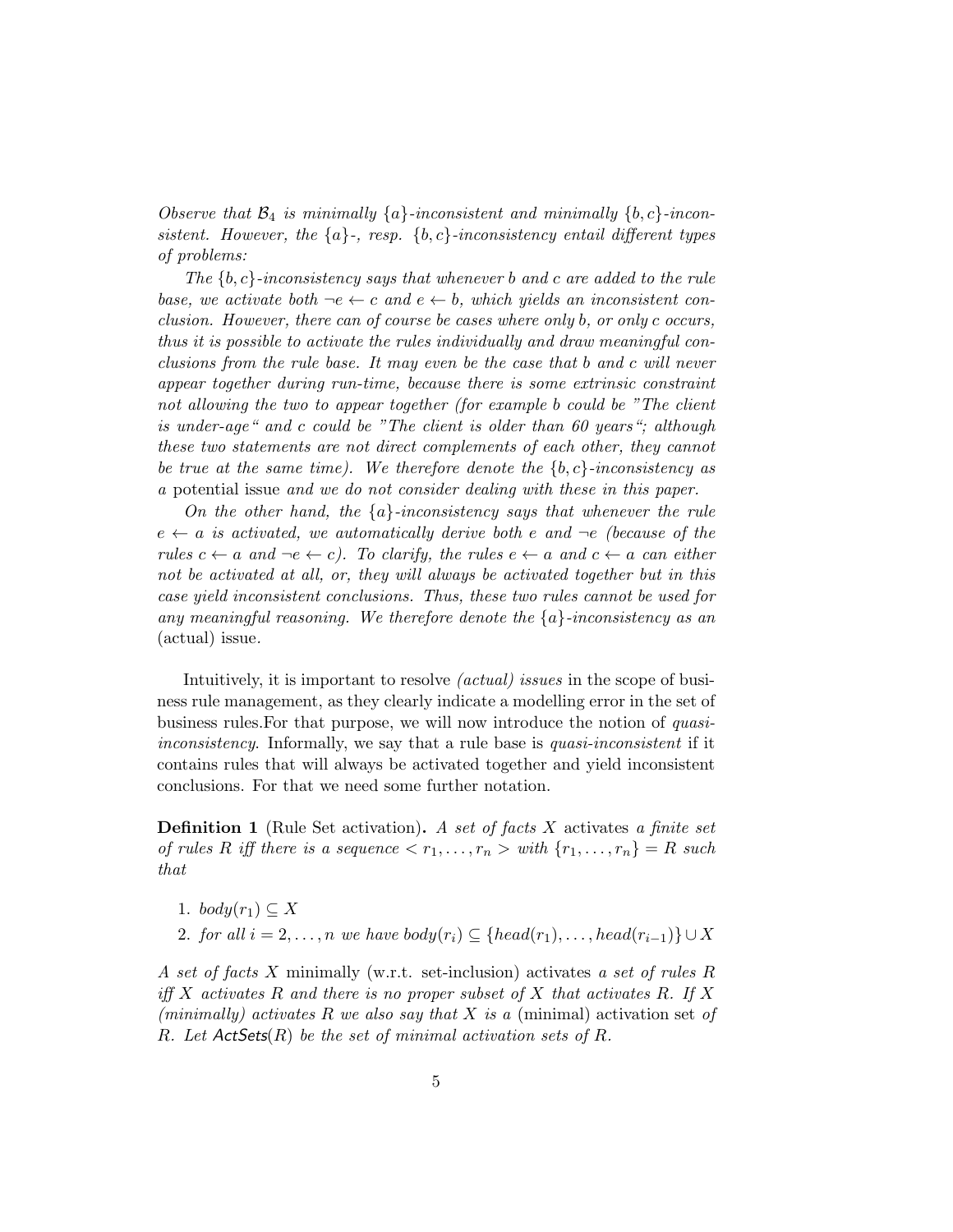Intuitively,  $X$  is a set of facts sufficient for deriving all conclusions of rules in R. We summarise some obvious properties of activation sets in the following result (given without proof).

**Proposition 2.** Let  $\mathcal{B}$  be a rule base and  $X, X'$  sets of facts.

1. If X activates B and  $X \subseteq X'$  then X' activates B.

2. If 
$$
\mathcal{B} \in \mathcal{R}_{\mathcal{L}}^{acyclic}
$$
 then  $\mathsf{Act} \mathsf{Sets}(\mathcal{B}) = \{X_{\mathcal{B}}\}$  with

$$
X_{\mathcal{B}} = \bigcup_{r \in \mathcal{B}} body(r) \setminus \bigcup_{r \in \mathcal{B}} \{head(r)\}\
$$

In particular, note that 2.) means that acyclic rule bases have uniquely determined activation sets that have a simple characterisation (and can be computed in polynomial time).

**Example 4.** We recall the rule base  $\mathcal{B}_2$ 

$$
\mathcal{B}_2 = \{b \leftarrow a; \quad c \leftarrow b; \quad d \leftarrow c\}.
$$

For each individual rule, its activation set consists simply of the body of the rule, i. e.,  $\{a\}$  is an activation set of  $\{b \leftarrow a\}$ . Furthermore, the set  $\{a\}$  also activates the entire set  $\mathcal{B}_2$ .

Observe that a cyclic rule base may have multiple (minimal) activation sets.

**Example 5.** Consider the rule base  $\mathcal{B}_c = \{a \leftarrow b; \, b \leftarrow a\}$ . Then both  $\{a\}$ and  $\{b\}$  minimally activate  $\mathcal{B}_c$ .

In general,  $ActSets(R)$  may become exponential in size. Consider, e.g.,  $R_i = \{a_1 \leftarrow b_1; b_1 \leftarrow a_1; \dots; a_i \leftarrow b_i; b_i \leftarrow a_i\}$  with  $|\mathsf{ActSets}(R_i)| = 2^i$ for  $i > 0$ .

We are now ready to define *quasi-inconsistency* as follows.

**Definition 2** (Quasi-Inconsistency). Let  $R_1, R_2 \subseteq R_{\mathcal{L}}$  be rule bases and  $X_1, X_2$  be consistent sets of literals. A tuple  $(R_1, X_1, R_2, X_2)$  is called an issue iff

- 1.  $X_1 \subseteq X_2$ .
- 2.  $X_1$  minimally activates  $R_1$ .
- 3.  $X_2$  minimally activates  $R_2$ .
- 4.  $R_1$  is  $X_1$ -consistent and  $R_2$  is  $X_2$ -consistent.
- 5.  $R_1 \cup R_2$  is  $X_2$ -inconsistent.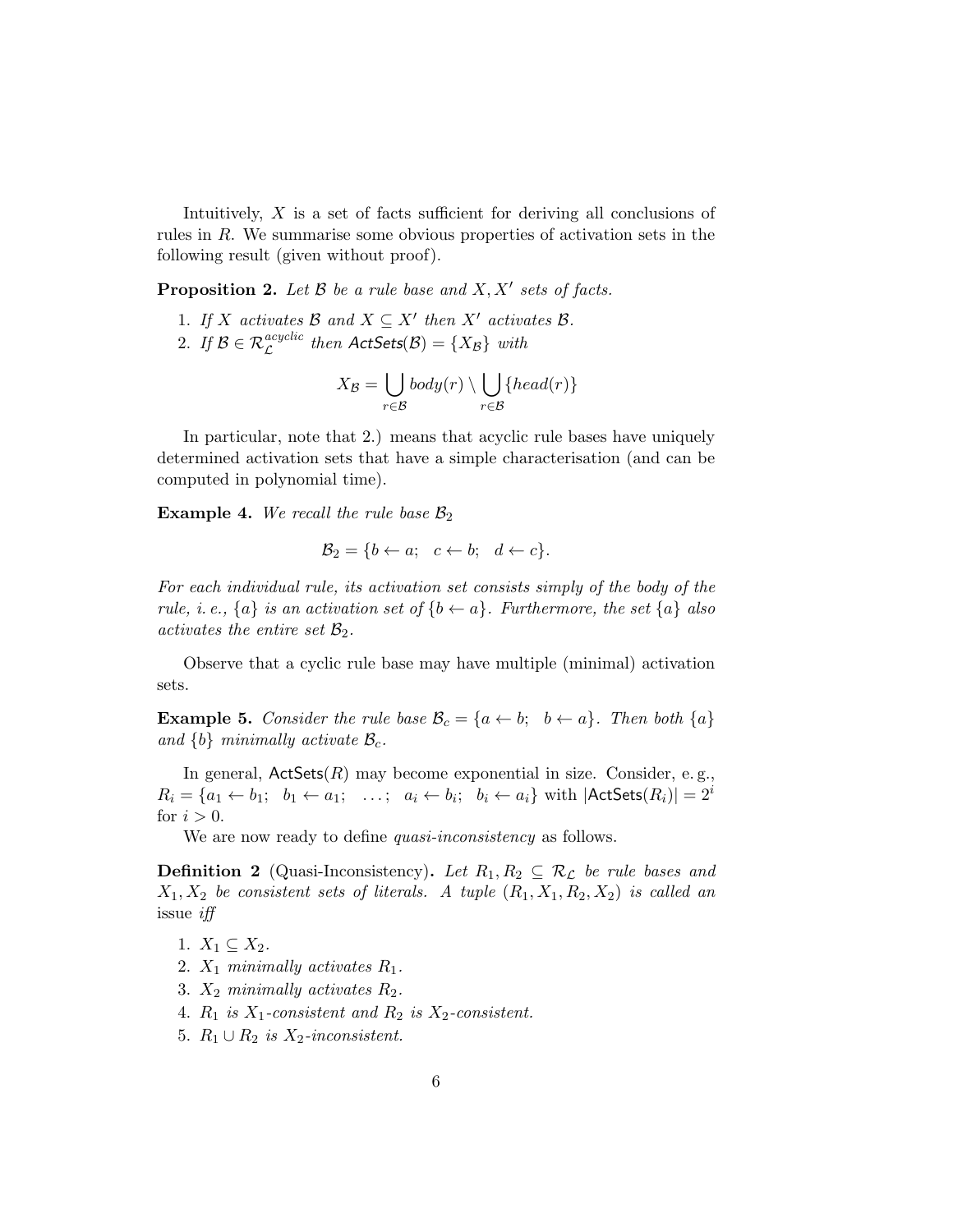A tuple  $(R_1, X_1, R_2, X_2)$  is called a minimal issue iff there are no  $R'_1, R'_2, X'_1$ ,  $X_2'$  with  $R_1' \subseteq R_1$  and  $R_2' \subseteq R_2$  (one of these set inclusions being proper) such that  $(R'_1, X'_1, R'_2, X'_2)$  is an issue.

A rule base B is quasi-inconsistent iff there is an issue  $(R_1, X_1, R_2, X_2)$ with  $R_1, R_2 \subseteq \mathcal{B}$ . Then we also say that  $(R_1, X_1, R_2, X_2)$  is an issue of  $\mathcal{B}$ . Let Issues( $\mathcal{B}$ ), MinIssues( $\mathcal{B}$ ) be the set of all (minimal) issues of  $\mathcal{B}$ , respectively.

In other words, an issue  $(R_1, X_1, R_2, X_2)$  describes a case where the activation of one set of rules  $R_1$  implies the activation of a second set of rules  $R_2$  and both sets together derive an inconsistency (while being consistent on their own). Note that for acyclic rule bases we can write an issue  $(R_1, X_1, R_2, X_2)$  simply as  $(R_1, R_2)$  as the minimal activation sets  $X_1$  and  $X_2$  are uniquely determined, cf. Proposition 2.

**Example 6.** Consider the following rule bases  $\mathcal{B}_5-\mathcal{B}_7$ , defined via

$$
\mathcal{B}_5 = \{c \leftarrow a; \quad \neg c \leftarrow a, b\}
$$
  
\n
$$
\mathcal{B}_6 = \{c \leftarrow a, b; \quad \neg c \leftarrow a, d; \quad d \leftarrow b\}
$$
  
\n
$$
\mathcal{B}_7 = \{c \leftarrow a, f; \quad \neg c \leftarrow h, d; \quad d \leftarrow b; \quad f \leftarrow b; \quad h \leftarrow a\}
$$

Then for

$$
t_1 = (\{c \leftarrow a\}, \{a\}, \{\neg c \leftarrow a, b\}, \{a, b\})
$$
  
\n
$$
t_2 = (\{c \leftarrow a, b\}, \{a, b\}, \{d \leftarrow b; \neg c \leftarrow a, d\}, \{a, b\})
$$
  
\n
$$
t_3 = (\{f \leftarrow b; c \leftarrow a, f\}, \{a, b\}, \{d \leftarrow b; h \leftarrow a; c \leftarrow h, d\}, \{a, b\})
$$

we have that  $t_1$  is an issue of  $\mathcal{B}_5$ ,  $t_2$  is an issue of  $\mathcal{B}_6$ , and  $t_3$  is an issue of  $B<sub>7</sub>$ . Hence, all these rule bases are quasi-inconsistent (while being classically consistent).

**Example 7.** We recall the business rule base  $\mathcal{B}_1$  from the introduction

$$
\mathcal{B}_1 = \{ \text{creditworthy} \leftarrow \text{newCustomer}; \\ \neg \text{creditworthy} \leftarrow \text{newCustomer} \}.
$$

Then we have that

$$
t_4 = (\{ \text{creditworthy} \leftarrow newCustomer \}, \{ \text{newCustomer} \}, \\ \{ \neg \text{creditworthy} \leftarrow newCustomer \}, \{ \text{newCustomer} \})
$$

is a minimal issue of  $\mathcal{B}_1$ , i.e.,  $\mathcal{B}_1$  is quasi-inconsistent (despite being classically consistent).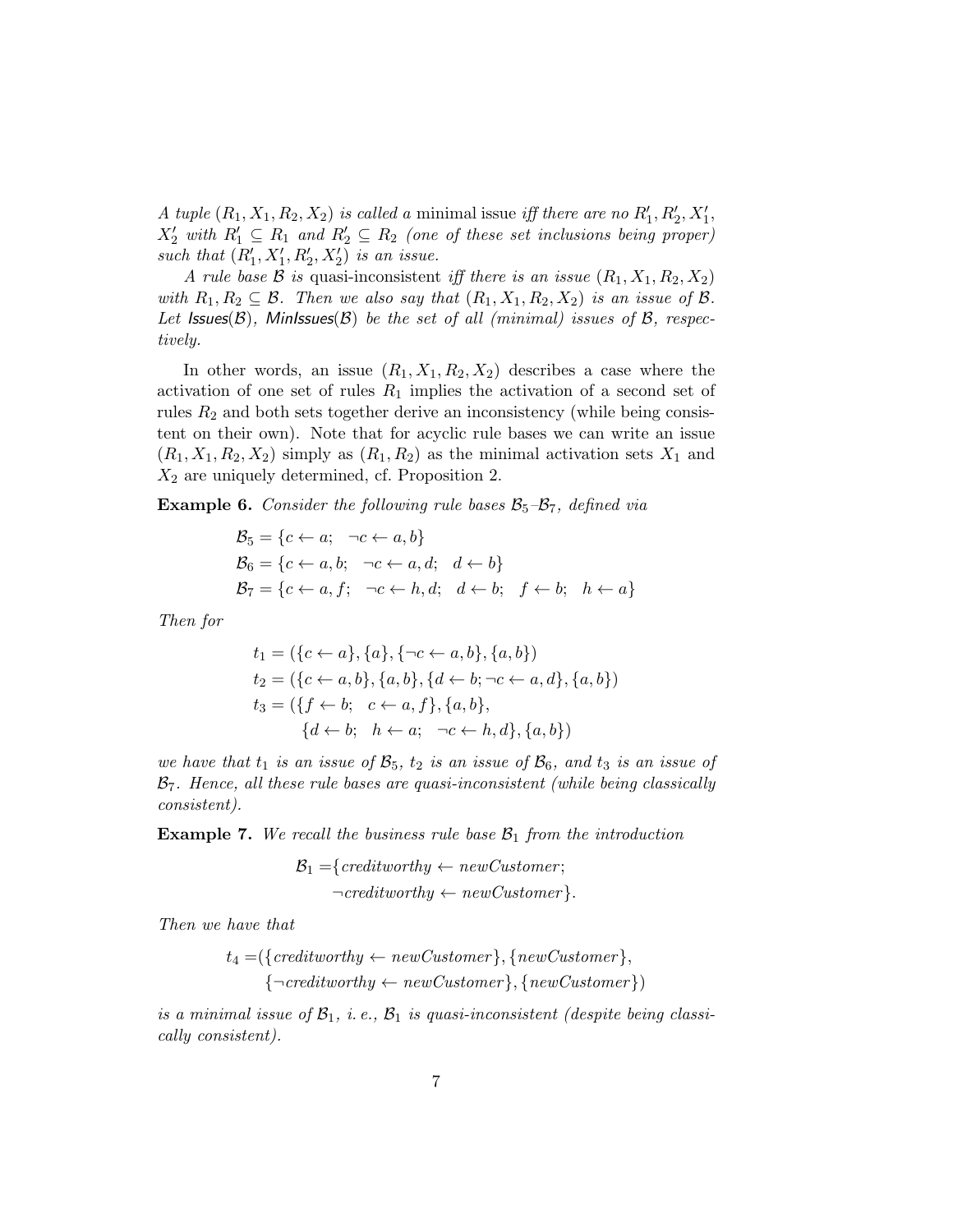We conclude this section with a result summarising some general properties of quasi-inconsistency (proofs are straightforward and omitted).

**Proposition 3.** Let  $\mathcal{B}_1, \mathcal{B}_2$  be rule bases.

- 1. If  $\mathcal{B}_1$  is quasi-inconsistent and  $\mathcal{B}_1 \subseteq \mathcal{B}_2$  then  $\mathcal{B}_2$  is quasi-inconsistent.
- 2. If  $\mathcal{B}_1 \subseteq \mathcal{B}_2$  then  $\mathsf{ISSues}(\mathcal{B}_1) \subseteq \mathsf{ISSues}(\mathcal{B}_2)$ .
- 3. If  $\mathcal{B}_1 \subseteq \mathcal{B}_2$  then MinIssues $(\mathcal{B}_1) \subseteq$  MinIssues $(\mathcal{B}_2)$ .

The means to detect quasi-inconsistency proposed in this work heavily rely on the notion of (minimal) issues. Especially as we envisage to apply our results to support an industrial use-case, the actual computation of issues needs to be addressed. In the following, we therefore investigate the computational complexity of various problems related to quasi-inconsistency.

## 4. Computational complexity

We assume familiarity with basic concepts of computational complexity and basic complexity classes such as P and NP, see [13] for an introduction.

We start with analysing the complexity of verification tasks pertaining to issues.

**Lemma 1.** Let B be a rule base,  $R_1, R_2 \subseteq \mathcal{B}$ , and  $X_1, X_2$  consistent sets of literals. Checking whether  $(R_1, X_1, R_2, X_2)$  is an issue can be done in polynomial time.

*Proof.* We go through the properties of an issues step by step (compare with Definition 2):

- 1. Checking  $X_1 \subseteq X_2$  is obviously polynomial.
- 2. Checking that  $X_1$  activates  $R_1$  is simple forward propagation (check every rule whether it can be activated with  $X_1$  alone; if yes add the head of that rule to  $X_1$  and continue). In order to check that  $X_1$ minimally activates  $R_1$  it suffices to check whether  $X'_1 \subseteq X_1$  where  $X'_1$ has exactly one fact less than  $X_1$  does not activate  $R_1$  (for all such  $X'_1$ , which are exactly  $|X_1|$  many)
- 3. Checking that  $X_2$  activates  $R_2$  is analogous.
- 4. Checking  $X_1 \cup R_1 \not\models \perp$  is simple forward propagation and checking whether the set of derived literals is consistent; analogous for  $X_2 \cup$  $R_2 \not\models \perp.$

 $\Box$ 

5. Checking  $X_1 \cup R_1 \cup X_2 \cup R_2 \models \perp$  is analogous.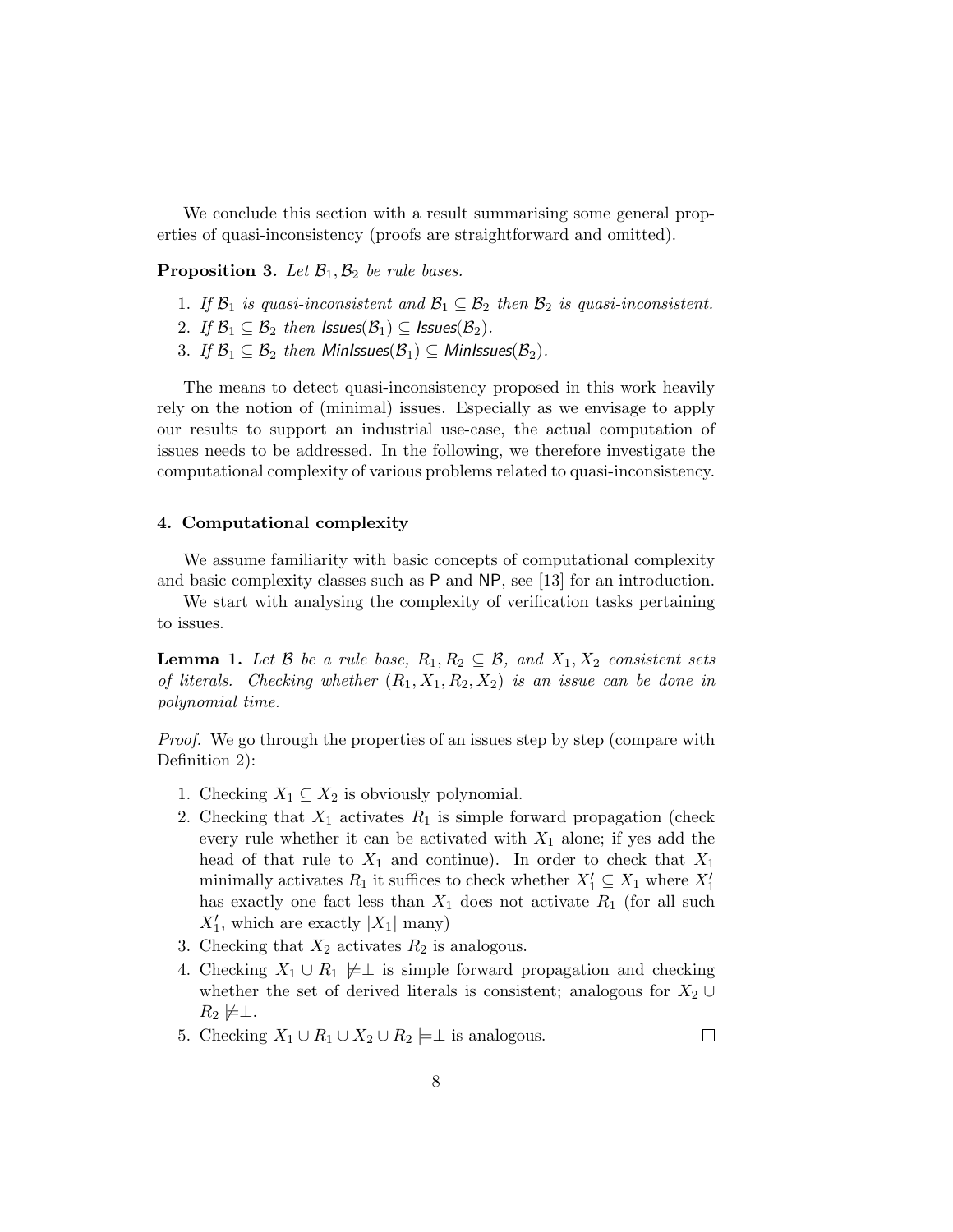A bit surprisingly maybe, even verifying minimal issues can be done in polynomial time.

**Lemma 2.** Let B be a rule base,  $R_1, R_2 \subseteq \mathcal{B}$ , and  $X_1, X_2$  consistent sets of literals. Checking whether  $(R_1, X_1, R_2, X_2)$  is a minimal issue can be done in polynomial time.

*Proof.* Checking whether  $(R_1, X_1, R_2, X_2)$  is an issue can be done as in Lemma 1. For minimality, we check for each  $R'_1 \subseteq R_1, R'_2 \subseteq R_2$ , where exactly one of  $R'_1, R'_2$  contains one rule less, whether  $X_1 \cup R'_1 \cup X_2 \cup R'_2 \models \perp$ . If that is the case,  $(R_1, X_1, R_2, X_2)$  cannot be a minimal issue. Note that there are only polynomially many tuples  $(|R_1| + |R_2|)$  to check, each check being polynomial, cf. the proof of Lemma 1.  $\Box$ 

Let us now turn to our central notion of quasi-inconsistency and the task to check whether a rule base is quasi-inconsistent:

DEC-QI **Input**: rule base  $\beta$ **Output:** TRUE iff  $\beta$  is quasi-inconsistent

It turns out that Dec-QI is intractable even for acyclic rule bases.

**Proposition 4.** DEC-QI is NP-complete. This remains true even for  $\mathcal{R}_\mathcal{C}^{acyclic}$ acycuc<br>L

Proof. In order to show NP-membership consider the following non-deterministic algorithm. On input B, first guess sets of rules  $R_1, R_2$  with  $R_1, R_2 \subseteq \mathcal{B}$ and consistent sets of literals  $X_1, X_2$ . If  $t = (R_1, X_1, R_2, X_2)$  is an issue of  $\beta$ , return TRUE, otherwise return FALSE. Observe that this check can be done in polynomial time according to Lemma 1. This shows  $\text{Dec-QL} \in \text{NP}$ .

In order to show NP-hardness we reduce the classical satisfiability problem SAT to DEC-QI. Let  $\Phi$  be an instance of SAT over the signature A (=set of atoms), i.e.,  $\Phi = C_1 \wedge \ldots \wedge C_n$  where each  $C_i = l_{i,1} \vee \ldots \vee l_{i,n(i)}$  with literals  $l_{i,1}, \ldots, l_{i,n(i)}$  over A for  $i = 1, \ldots, n$  (recall that a literal is either an atom  $a \in A$  or its negation  $\neg a$ ). The question is whether  $\Phi$  is satisfiable, i.e., whether we can find an interpretation  $I : A \to \{\mathsf{T},\mathsf{F}\}\$  s.t. for all  $i = 1,\ldots,n$ there is a  $k \in \{1, ..., n(i)\}$  with  $I(l) = T$  (if  $l = l_{i,k}$  is an atom) or  $I(l') = F$ (if  $\neg l' = l_{i,k}$  is a negated atom). On input  $\Phi$  we construct a rule base  $\mathcal{B}_{\Phi}$ as follows. For each clause  $C_i$ ,  $i = 1, ..., n$ , we create two new atoms  $\alpha_i$ ,  $\alpha'_i$  (both with the informal meaning that  $\alpha_i/\alpha'_i$  is derivable in  $\mathcal{B}_{\Phi}$  if  $C_i$  is satisfied). For each clause  $C_i = l_{1,1} \vee \ldots \vee l_{1,n(i)}$  we construct  $2n(i)$  rules of the form

$$
\mathcal{B}_i = \{ \alpha_i \leftarrow l_{i,1}; \quad \dots \quad ; \quad \alpha_i \leftarrow l_{i,n(i)}; \quad \alpha'_i \leftarrow l_{i,1}; \quad \dots \quad ; \quad \alpha'_i \leftarrow l_{i,n(i)} \}
$$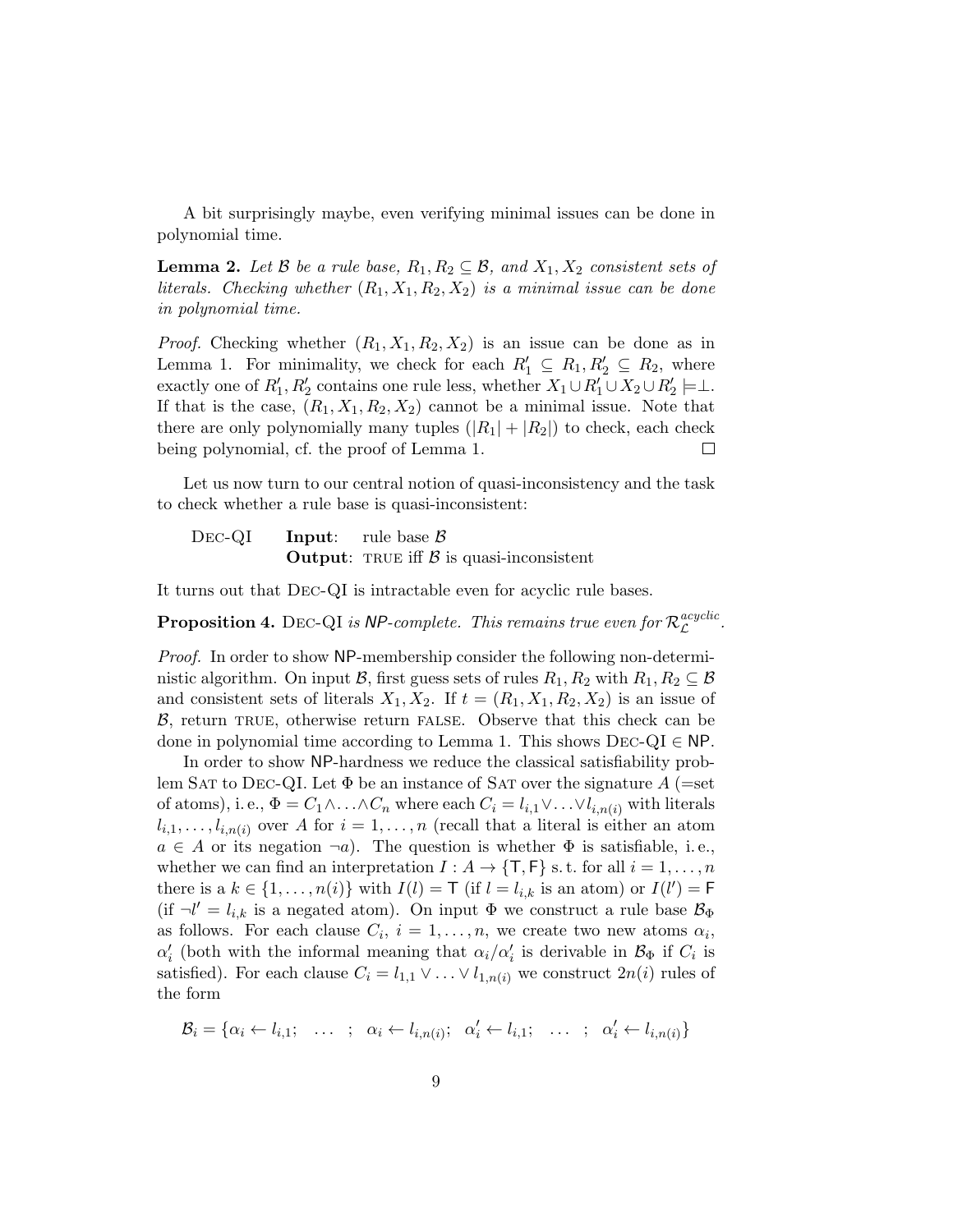Then we create yet another new atom  $\pi$  and define  $\mathcal{B}_{\Phi}$  to be composed of the above rules and two further rules:

$$
\mathcal{B}_{\Phi} = \mathcal{B}_1 \cup \ldots \cup \mathcal{B}_n \cup \{ \pi \leftarrow \alpha_1, \ldots, \alpha_n; \quad \neg \pi \leftarrow \alpha'_1, \ldots, \alpha'_n \}
$$

We claim that  $\Phi$  is satisfiable iff  $\mathcal{B}_{\Phi}$  is quasi-inconsistent. We first show that satisfiability of  $\Phi$  implies quasi-inconsistency of  $\mathcal{B}_{\Phi}$ . Let I be an interpretation that satisfies  $\Phi$ . Without loss of generality, for each clause  $C_i$  let  $l_{1,i}$ be the literal that is satisfied by  $I$  (can be easily achieved by reordering the literals in each clause). Define  $X = \{l_{1,1}, \ldots, l_{1,n}\}\)$  to be the set of all these literals. Furthermore, define

$$
R = \{ \alpha_1 \leftarrow l_{1,1}; \quad \dots; \quad \alpha_n \leftarrow l_{1,n} \}
$$
  
\n
$$
R' = \{ \alpha'_1 \leftarrow l_{1,1}; \quad \dots; \quad \alpha'_n \leftarrow l_{1,n} \}
$$
  
\n
$$
R_1 = R \cup \{ \pi \leftarrow \alpha_1, \dots, \alpha_n \}
$$
  
\n
$$
R_2 = R' \cup \{ \neg \pi \leftarrow \alpha'_1, \dots, \alpha'_n \}
$$

By construction, X activates R and R'. Let  $X' \subseteq X$  s.t.  $X'$  minimally activates R resp R'. Then X' also minimally activates both  $R_1$  and  $R_2$ . It follows that  $(R_1, X_1, R_2, X_1)$  is an issue of  $\mathcal{B}_{\Phi}$  showing that the latter is quasi-inconsistent. For the other direction, assume that  $\mathcal{B}_{\Phi}$  is quasiinconsistent and let  $(R_1, X_1, R_2, X_1)$  be an issue of  $\mathcal{B}_{\Phi}$ . Observe that the only rules able to derive contradictory claims in  $\mathcal{B}_{\Phi}$  are the two rules with heads  $\pi$  and  $\neg \pi$ , respectively. So one of these rules must be in  $R_1$  and the other in  $R_2$  (if they both would be in one of them this would violate condition 4 of Definition 2). Assume  $\pi \leftarrow \alpha_1, \ldots, \alpha_n \in R_1$ , in order to activate this rule, one rule for each  $\alpha_i$ ,  $i = 1, \ldots, n$  needs to be present in  $R_1$ . Moreover, for each such rule, one of the literals of the corresponding clause must be present in an activation set  $X_1$ . From these literals, an interpretation I can be constructed satisfying all clauses  $C_i$ ,  $i = 1, ..., n$ in analogy to the reverse direction before (note that this interpretation is partial, not all propositions need to occur in  $X_1 \cup X_2$ ; however, the truth value of the remaining propositions is irrelevant and can be set arbitrary).

Finally, observe that  $\mathcal{B}_{\Phi}$  is of polynomial size wrt.  $\Phi$ . This gives a polynomial-time reduction from Sat to Dec-QI, showing that the latter is NP-hard. The reader can easily verify that the construction above yields an acyclic rule base, also showing NP-hardness for this special case.  $\Box$ 

Moreover, Given a rule  $r \in \mathcal{B}$ , checking whether r is contained in at least one minimal issue is also intractable.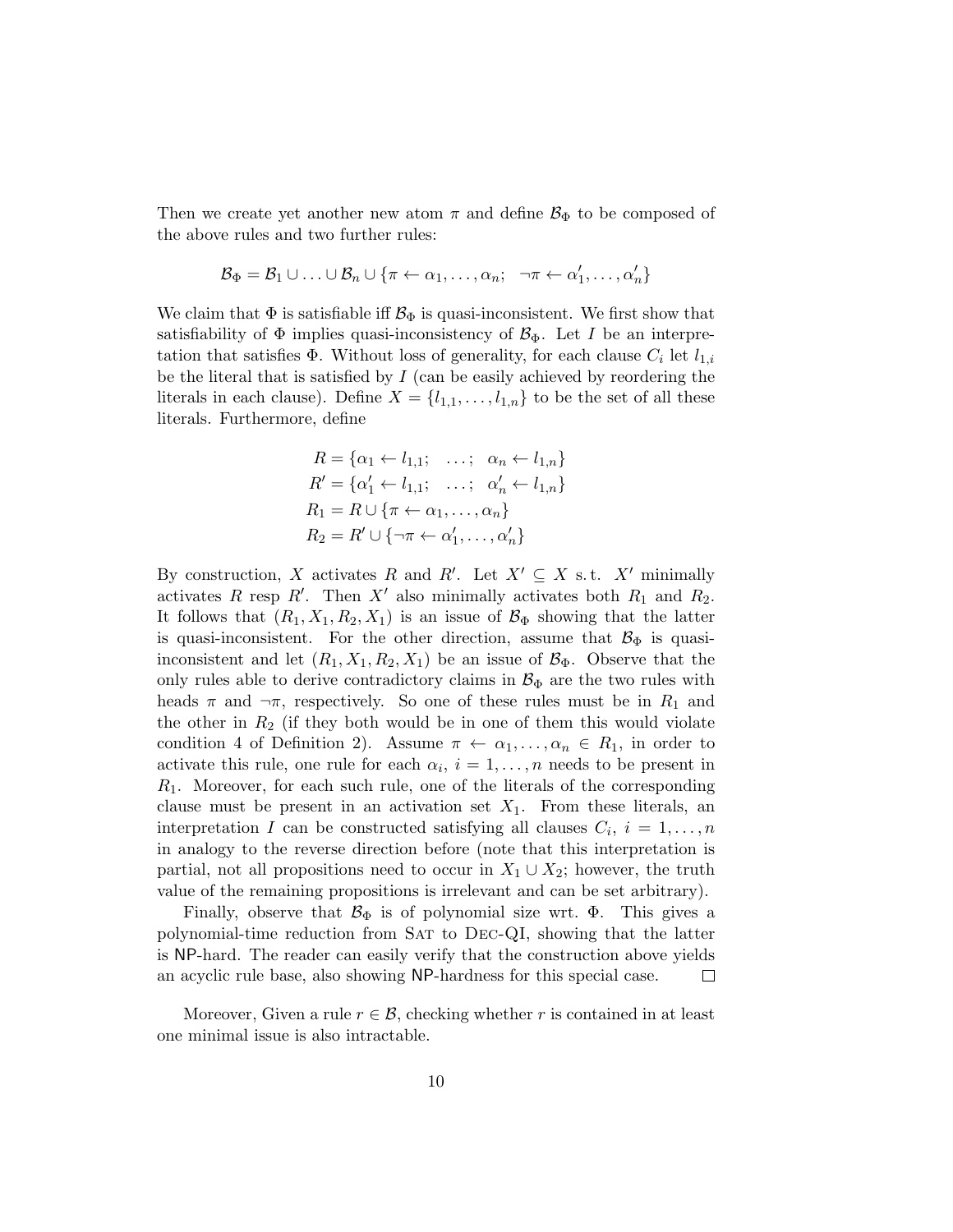**Lemma 3.** Let  $\beta$  be a rule base and  $r \in \beta$ . Checking whether there is a minimal issue  $(R_1, X_1, R_2, X_2)$  with  $r \in R_1 \cup R_2$  is NP-complete.

*Proof.* For NP-membership, we guess a tuple  $(R_1, X_1, R_2, X_2)$  with  $r \in R_1 \cup$  $R_2$  and check in polynomial time using Lemma 2 whether  $(R_1, X_1, R_2, X_2)$ is a minimal issue.

For NP-hardness, we use the exact same reduction as in the proof of Proposition 4 and ask whether the rule  $\pi \leftarrow \alpha_1, \ldots, \alpha_n$  is contained in a minimal issue. This is exactly the case iff the input CNF formula  $\Phi$  is satisfiable.  $\Box$ 

We now consider some counting problems related to issues:

| $\#\text{ISSUES}$ | <b>Input:</b> rule base $\beta$                         |
|-------------------|---------------------------------------------------------|
|                   | Output: $ {\sf Issues}({\cal B}) $                      |
| #MINISSUES        | <b>Input:</b> rule base $\beta$                         |
|                   | <b>Output:</b> $ \text{Min} \text{ssues}(\mathcal{B}) $ |

Using a similar reduction as in the proof of Proposition 4 we can show the following results.

**Proposition 5.** #ISSUES and #MINISSUES are #P-complete.<sup>2</sup>

*Proof.* For  $#P$ -membership, Lemmas 1 and 2 already showed that checking whether a given tuple  $(R_1, X_1, R_2, X_2)$  is a (minimal) issue can be decided in polynomial time. It follows that  $\#$ ISSUES and  $\#$ MINISSUES are in  $\#$ P.

For showing hardness, we reduce the problem #1-3-SAT to our problems that has been shown to be  $#P$ -complete in [14]. Given a formula  $\Phi$  over  $A = \{a_1, \ldots, a_m\}$  in 3-CNF, i.e., a formula of the form  $\Phi = (l_{1,1} \vee l_{1,2} \vee l_{1,3})$  $l_{1,3} \wedge \ldots \wedge (l_{n,1} \vee l_{n,2} \vee l_{n,3})$  (with exactly 3 literals per clause), we ask for the number of those interpretations  $I : A \to \{\mathsf{T}, \mathsf{F}\}\$  s.t. for all  $i = 1, \ldots, n$ there is exactly one  $k \in \{1, ..., n(i)\}$  with  $I(l) = \mathsf{T}$  (if  $l = l_{i,k}$  is an atom) or  $I(l') = F$  (if  $\neg l' = l_{i,k}$  is a negated atom). We call an interpretation satisfying this condition 1-3-model of  $\Phi$ . On input  $\Phi$  we construct a rule base  $\mathcal{B}_{\Phi}$  as follows. For each clause  $C_i$ ,  $i = 1, \ldots, n$ , we create two new atoms  $\alpha_i$ ,  $\alpha'_i$  (both with the informal meaning that  $\alpha_i/\alpha'_i$  is derivable in  $\mathcal{B}_{\Phi}$ if  $C_i$  is satisfied). For each clause  $C_i = l_{i,1} \vee l_{i,2} \vee l_{i,3}$  we construct six rules

 $2^2$ #P is the complexity class of counting problems where the problem of deciding whether a particular element has to be counted is in P.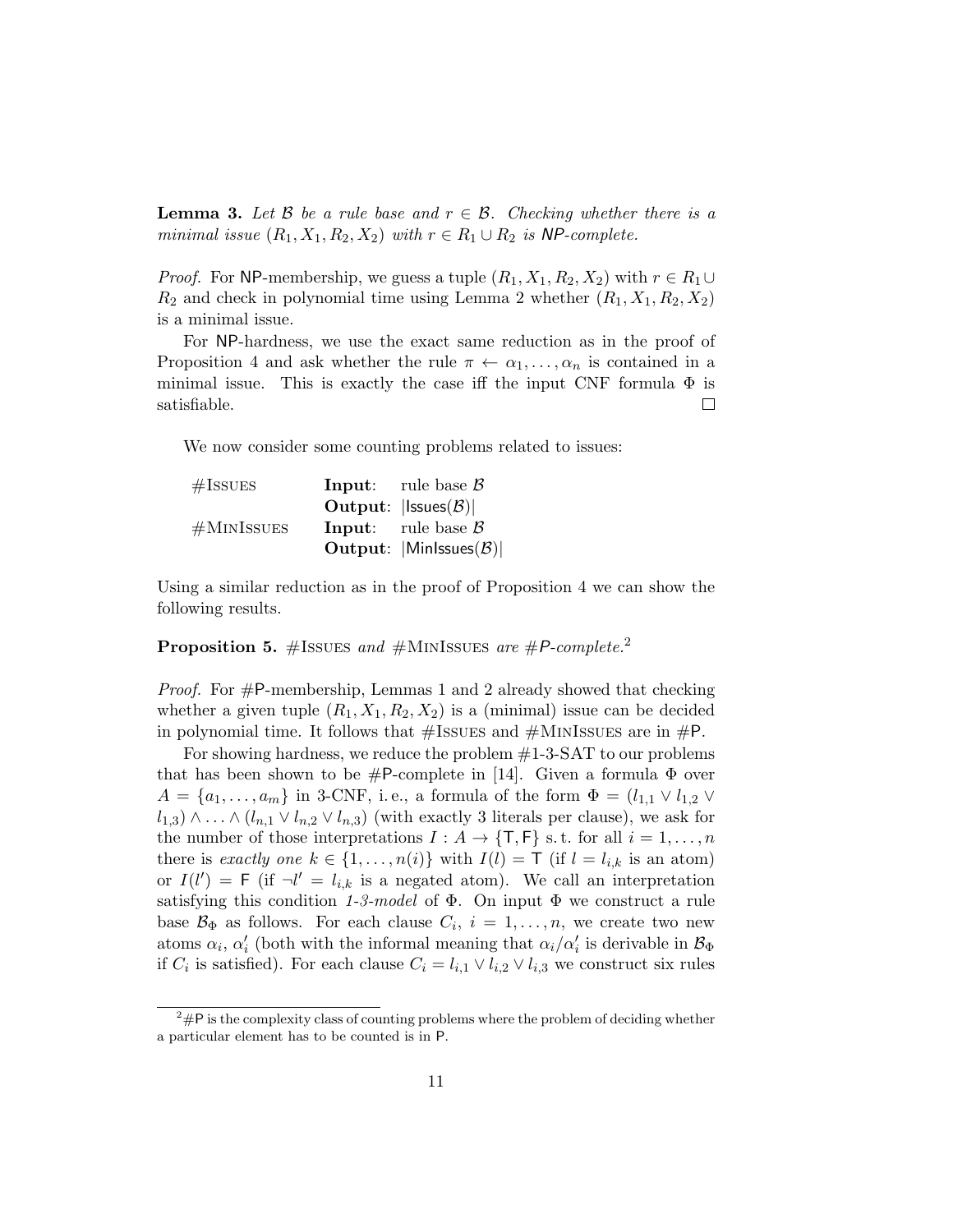of the form

$$
\mathcal{B}_{i} = \{ \alpha_{i} \leftarrow l_{i,1}, \overline{l_{i,2}}, \overline{l_{i,3}}; \n\alpha'_{i} \leftarrow l_{i,1}, \overline{l_{i,2}}, \overline{l_{i,3}}; \n\alpha_{i} \leftarrow \overline{l_{i,1}}, l_{i,2}, \overline{l_{i,3}}; \n\alpha'_{i} \leftarrow \overline{l_{i,1}}, l_{i,2}, \overline{l_{i,3}}; \n\alpha'_{i} \leftarrow \overline{l_{i,1}}, \overline{l_{i,2}}, l_{i,3}; \n\alpha'_{i} \leftarrow \overline{l_{i,1}}, \overline{l_{i,2}}, l_{i,3}; \n\alpha'_{i} \leftarrow \overline{l_{i,1}}, \overline{l_{i,2}}, l_{i,3};
$$

Moreover, we create new atoms  $\delta_1, \ldots, \delta_m$  and construct the following rules

$$
\mathcal{B}_A = \{ \delta_i \leftarrow a_i; \ \delta_i \leftarrow \neg a_i \mid i = 1, \dots, m \}
$$

Then we create yet another new atom  $\pi$  and define  $\mathcal{B}_{\Phi}$  to be composed of the above rules and two further rules:

$$
\mathcal{B}_{\Phi} = \mathcal{B}_1 \cup \ldots \cup \mathcal{B}_n \cup \mathcal{B}_A \cup \{\pi \leftarrow \alpha_1, \ldots, \alpha_n, \delta_1, \ldots, \delta_m; \neg \pi \leftarrow \alpha'_1, \ldots, \alpha'_n, \delta_1, \ldots, \delta_m \}
$$

We now claim that the number of 1-3-models of  $\Phi$  is exactly the number of issues of  $\mathcal{B}_{\Phi}$ , which is exactly the number of minimal issues of  $\mathcal{B}_{\Phi}$ .

Let I be a 1-3-model if  $\Phi$ . Define  $(X, R_1, X, R_2)$  via

$$
X = \{a \mid a \in A, I(a) = \top\} \cup \{\neg a \mid a \in A, I(a) = \Gamma\}
$$
  
\n
$$
R_A = \{\delta_i \leftarrow a_i \mid a_i \in X\} \cup \{\delta_i \leftarrow \neg a_i \mid \neg a_i \in X\}
$$
  
\n
$$
R_1 = R_A \cup \{\pi \leftarrow \alpha_1, \dots, \alpha_n, \delta_1, \dots, \delta_m\}
$$
  
\n
$$
\cup \{\alpha_i \leftarrow l_{i,1}, l_{i,2}, l_{i,3} \mid I(l_{i,1}) = \top, I(l_{i,2}) = \top, I(l_{i,3}) = \top, i = 1, \dots, n\}
$$
  
\n
$$
\cup \{\alpha_i \leftarrow l_{i,1}, l_{i,2}, l_{i,3} \mid I(l_{i,1}) = \top, I(l_{i,2}) = \top, I(l_{i,3}) = \top, i = 1, \dots, n\}
$$
  
\n
$$
\cup \{\alpha_i \leftarrow l_{i,1}, l_{i,2}, l_{i,3} \mid I(l_{i,1}) = \top, I(l_{i,2}) = \top, I(l_{i,3}) = \top, i = 1, \dots, n\}
$$
  
\n
$$
R_2 = R_A \cup \{\neg \pi \leftarrow \alpha'_1, \dots, \alpha'_n, \delta_1, \dots, \delta_m\}
$$
  
\n
$$
\cup \{\alpha'_i \leftarrow l_{i,1}, l_{i,2}, l_{i,3} \mid I(l_{i,1}) = \top, I(l_{i,2}) = \top, I(l_{i,3}) = \top, i = 1, \dots, n\}
$$
  
\n
$$
\cup \{\alpha'_i \leftarrow l_{i,1}, l_{i,2}, l_{i,3} \mid I(l_{i,1}) = \top, I(l_{i,2}) = \top, I(l_{i,3}) = \top, i = 1, \dots, n\}
$$
  
\n
$$
\cup \{\alpha'_i \leftarrow l_{i,1}, l_{i,2}, l_{i,3} \mid I(l_{i,1}) = \top, I(l_{i,2}) = \top, I(l_{i,3}) = \top, i = 1, \dots, n\}
$$
  
\n
$$
\cup \{\alpha'_i \leftarrow l_{i,1}, l_{i,2}, l_{i,3} \mid I(l_{i,1}) = \top, I(l_{i,2})
$$

Observe that for each clause  $C_i$ ,  $i = 1, ..., n$  both  $R_1$  and  $R_2$  contain exactly one rule with head  $\alpha_i$  and  $\alpha'_1$ , respectively, and that exact rule is activated by X. It follows that X minimally activates both  $R_1$  and  $R_2$ . Furthermore,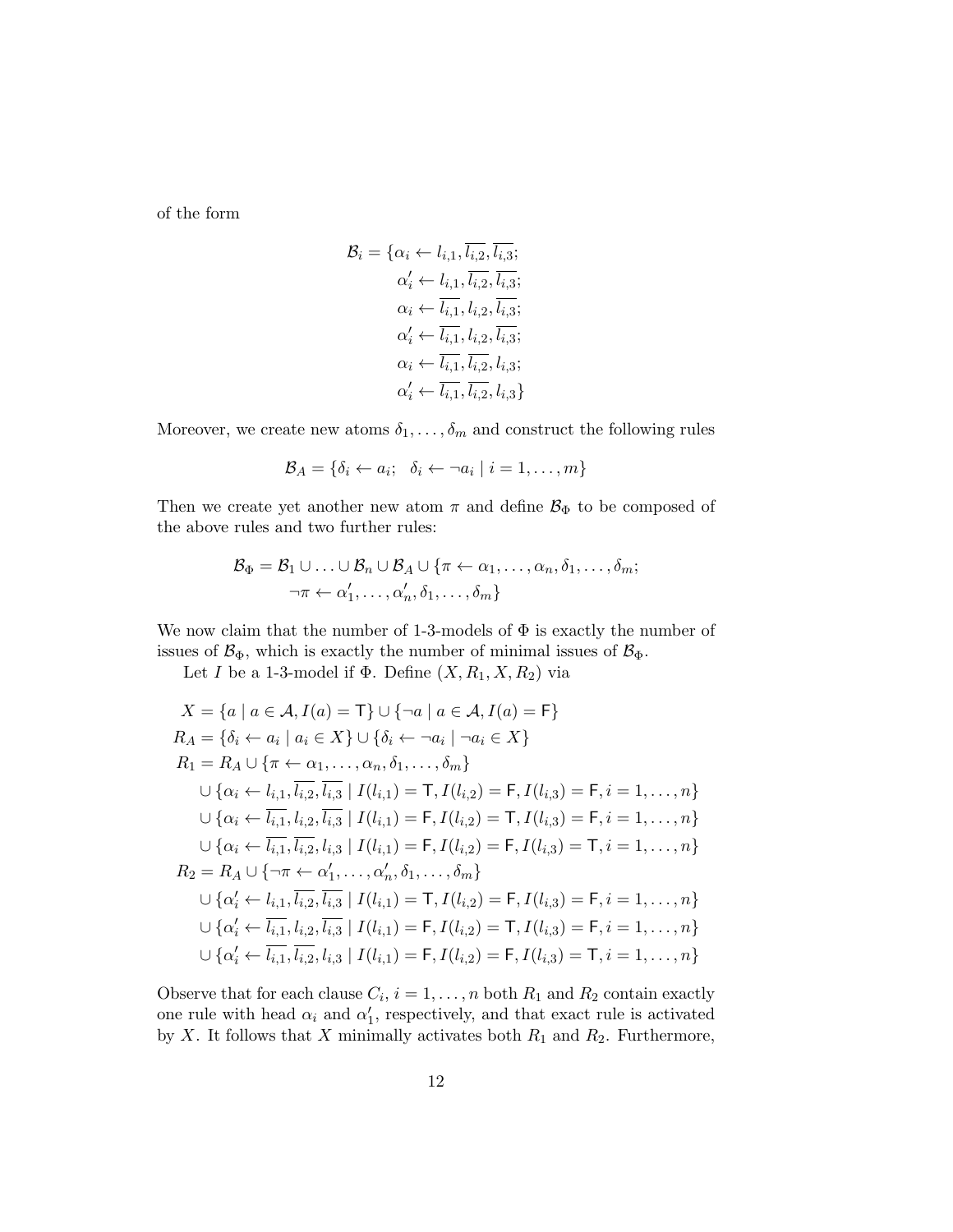$X \cup R_1 \not\models \perp, X \cup R_2 \not\models \perp, \text{ and } X \cup R_1 \cup R_2 \not\models \perp \text{ and therefore } (X, R_1, X, R_2)$ is an issue of  $B_{\Phi}$ .  $(X, R_1, X, R_2)$  is also a minimal issue as every rule in  $R_1$ and  $R_2$  is needed to entail  $\pi$  and  $\neg \pi$ , respectively.

Conversely, let  $(X_1, R_1, X_1, R_2)$  be any issue. As the only derivable conflict in  $R_{\Phi}$  is between  $\pi$  and  $\neg \pi$ , the corresponding rules must be present in  $R_1$  and  $R_2$ , respectively. Assume  $\pi \leftarrow \alpha_1, \ldots, \alpha_n, \delta_1, \ldots, \delta_m \in R_1$  then there has to be at least one rule from  $\{\delta_i \leftarrow a_i; \; \delta_i \leftarrow \neg a_i\}$  for each  $i = 1, \ldots, m$ in  $R_1$ . As X must be consistent not both rules can be activated, so there is exactly one of these rules in  $R_1$ . It also follows that  $X_1$  is exactly the union of the premises of that rules. Due to  $X_1 \subseteq X_2$  and  $X_2$  must be consistent it follows  $X_1 = X_2$  (the addition of any literal makes  $X_1$  inconsistent). For each  $\alpha_i$  there must be at least one of the three rules with head  $\alpha_i$  in  $R_1$ , otherwise  $\alpha_i$  could not be derived. As at most one of these rules can be activated by  $X_1$ , there is exactly one of the three rules in  $R_1$  (which is also activated, otherwise  $(X_1, R_1, X_1, R_2)$  would not be an issue). The same applies to  $R_2$  and the rules with head  $\alpha'$ . Now observe that  $(X_1, R_1, X_1, R_2)$ is also a minimal issue as every rule in  $R_1$  and  $R_2$  is needed to entail  $\pi$  and  $\neg \pi$ , respectively. Moreover, define now an interpretation I via  $I(a) = \top$  if  $a \in X_1$  and  $I(a) = F$  if  $\neg a \in X_1$ . As  $X_1$  activates each rule with head  $\alpha_i$  for  $i = 1, \ldots, n$ , I satisfies exactly one literal of each clause  $C_i$ . It follows that I is a 1-3-model of  $\Phi$ .

It follows that each 1-3-model of  $\Phi$  corresponds exactly to one (minimal) issue of  $\mathcal{B}_{\Phi}$ . Therefore, their number is exactly the same. As  $\mathcal{B}_{\Phi}$  is of polynomial size wrt.  $\Phi$  we have shown that both  $\# \textsc{Issu}\xspace$  and  $\# \textsc{Min}\xspace \textsc{Issu}\xspace$ are  $#P$ -hard.  $\Box$ 

## 5. Discussion and Conclusion

In this paper, we addressed the problem of potential inconsistencies in rule bases. As motivated in the introduction, this use-case is very common in domains such as business rules management, where rules that will always be activated together (but yield inconsistent conclusions) relate to actual modelling errors and need to be resolved by experts. To this aim, we introduced the notion of quasi-inconsistency and discussed various aspects related to the computational complexity on this matter.

Our notion of quasi-inconsistency is a generalisation of incoherence [9, 10, 11]. The notion of incoherence refers to the problem of unsatisfiable concepts in, e. g., description logics. For example, consider the description logic statements  $A \subseteq B$  (every A is a B),  $A \subseteq C$  (every A is a C) and  $B \sqcap C \sqsubseteq \perp$  (there is nothing that is both B and C). Here, the concept A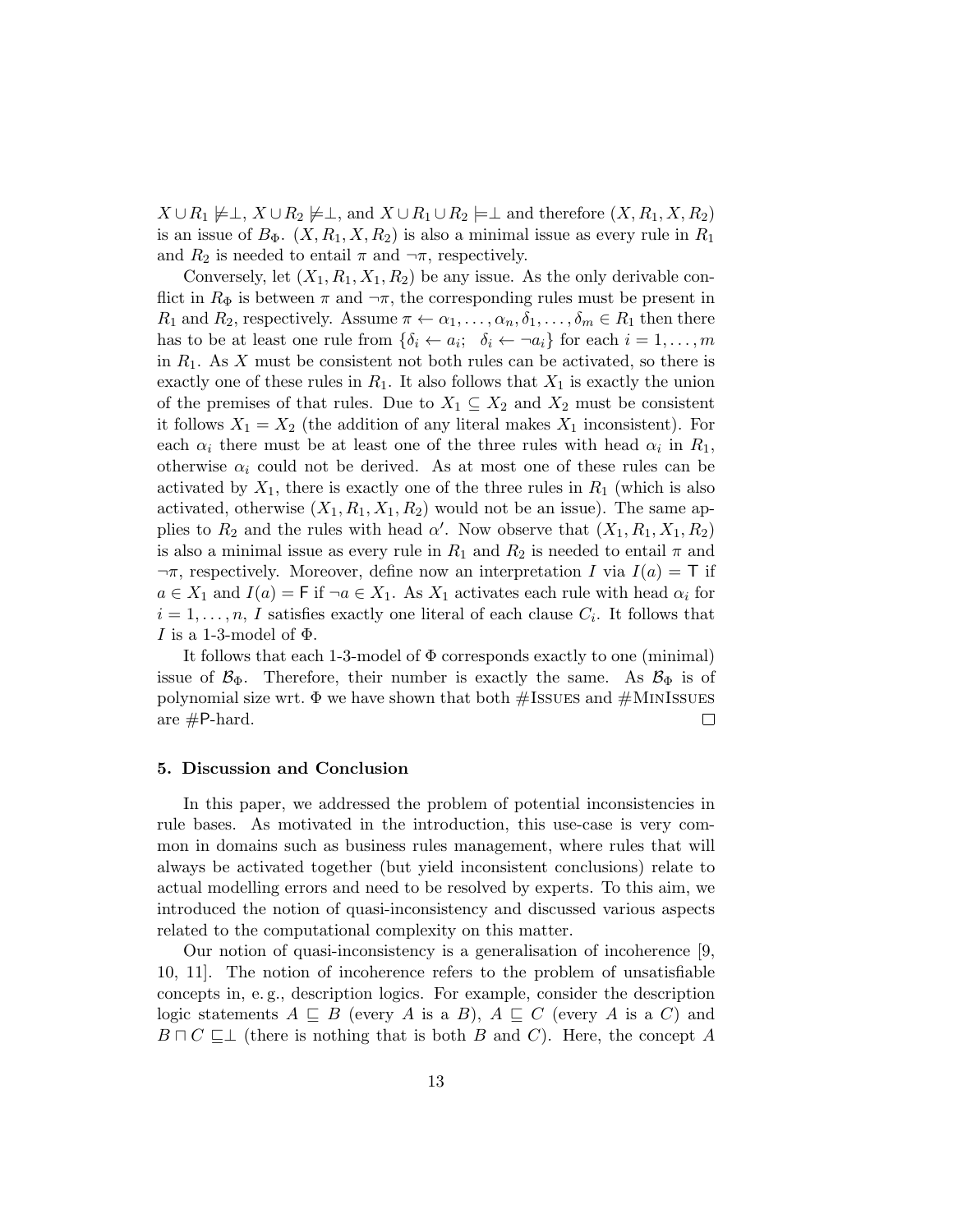is unsatisfiable, because in the presence of an individual that is of concept A, we derive an inconsistency. Phrased in our (propositional) language, an unsatisfiable concept corresponds to a (minimal) issue  $(R_1, X_1, R_2, X_2)$ where  $X_1 = X_2$  is a singleton set. Therefore, quasi-inconsistency covers a wider spectrum of phenomena than that of incoherence.

Our results can be used to provide companies with an initial analysis of potential inconsistencies in business rule bases, and thus promotes inconsistency handling in the scope of business rule management. While our investigation on computational complexity showed that many problems are intractable (in the worst case), it has to be noted that this in line with results from classical inconsistency measurement [15], which investigates similar problems as we do. Actually, there are many classical inconsistency measures where decisions variants of computing their value, are higher up the polynomial hierarchy than "merely" NP. Indeed, the NP-completeness result of Proposition 4 and the #P-result of Proposition 5 allows us to use mature satisfiability solving and model counting techniques [16] for our problems. While this work focuses on an initial detection of potential inconsistencies, due to the close relation to the field of inconsistency measurement, it seems promising to also investigate means for assessing the severity of potential inconsistencies, which is part of future work.

#### Acknowledgements

This research is part of the research project "Handling Inconsistencies in Business Process Modeling", which is funded by the German Research Association (reference number: DE1983/9-1).

#### References

- [1] I. Graham, Business rules management and service oriented architecture: a pattern language, John wiley & sons, 2007.
- [2] M. L. Nelson, R. Sen, Business rules management in healthcare: A lifecycle approach, Decision Support Systems 57 (2014) 387–394.
- [3] K. Batoulis, M. Weske, Disambiguation of DMN decision tables, in: Business Information Systems - 21st International Conference, 2018, pp. 236–249.
- [4] K. Smit, M. Zoet, M. Berkhout, A verification framework for business rules management in the dutch government context, International Journal On Advances in Systems and Measurements 12 (2019) 101–112.